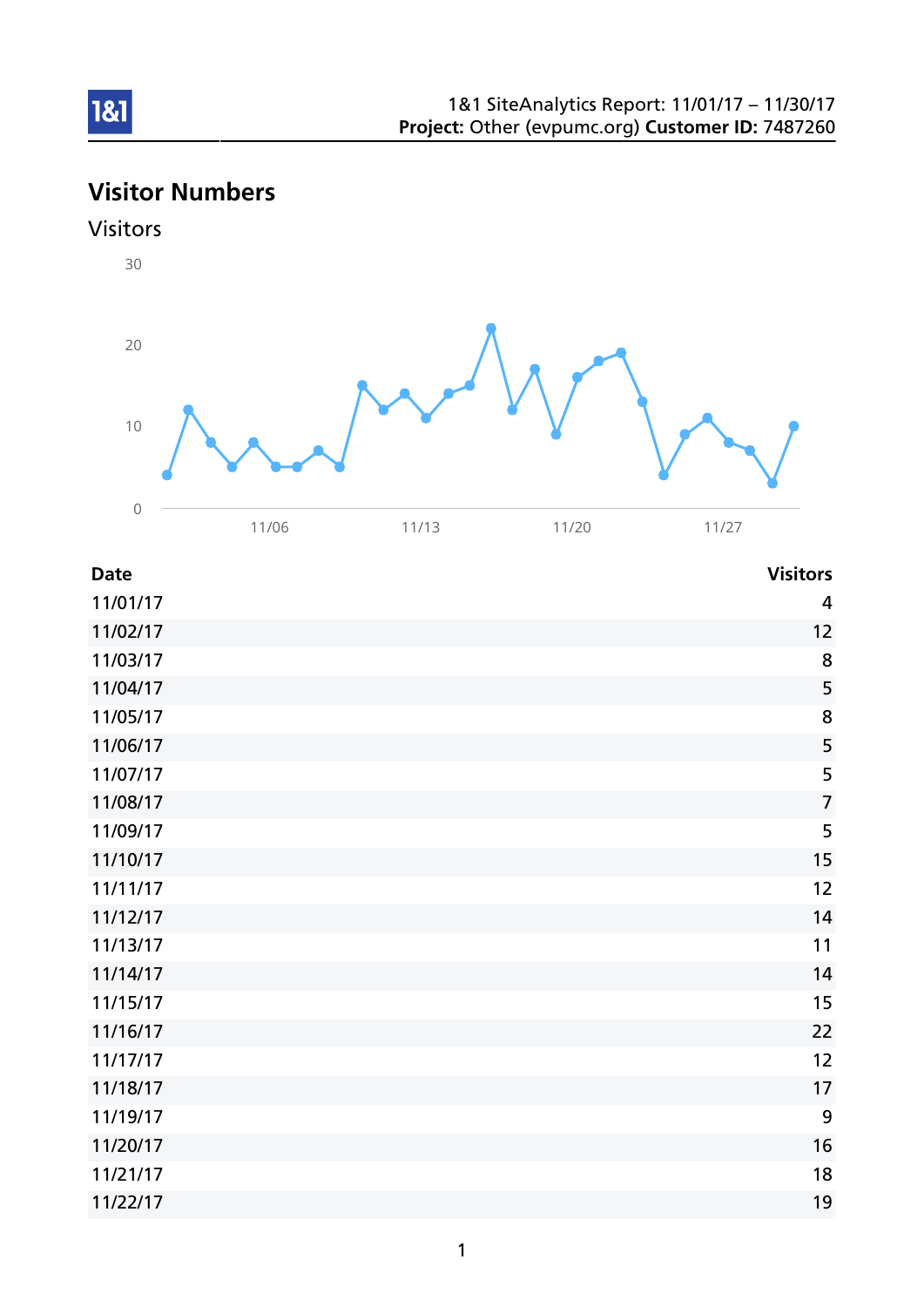| 1&1 SiteAnalytics Report: 11/01/17 - 11/30/17    |
|--------------------------------------------------|
| Project: Other (evpumc.org) Customer ID: 7487260 |

| <b>Date</b>  | <b>Visitors</b> |
|--------------|-----------------|
| 11/23/17     | 13              |
| 11/24/17     | $\overline{4}$  |
| 11/25/17     | 9               |
| 11/26/17     | 11              |
| 11/27/17     | 8               |
| 11/28/17     | $\overline{7}$  |
| 11/29/17     | $\overline{3}$  |
| 11/30/17     | 10              |
| <b>Total</b> | 318             |

### Sessions



| <b>Date</b> | <b>Sessions</b> |
|-------------|-----------------|
| 11/01/17    | 4               |
| 11/02/17    | 12              |
| 11/03/17    | 8               |
| 11/04/17    | 5               |
| 11/05/17    | 10              |
| 11/06/17    | 5               |
| 11/07/17    | 5               |
| 11/08/17    | $\overline{7}$  |
| 11/09/17    | 5               |
| 11/10/17    | 15              |
| 11/11/17    | 12              |
| 11/12/17    | 14              |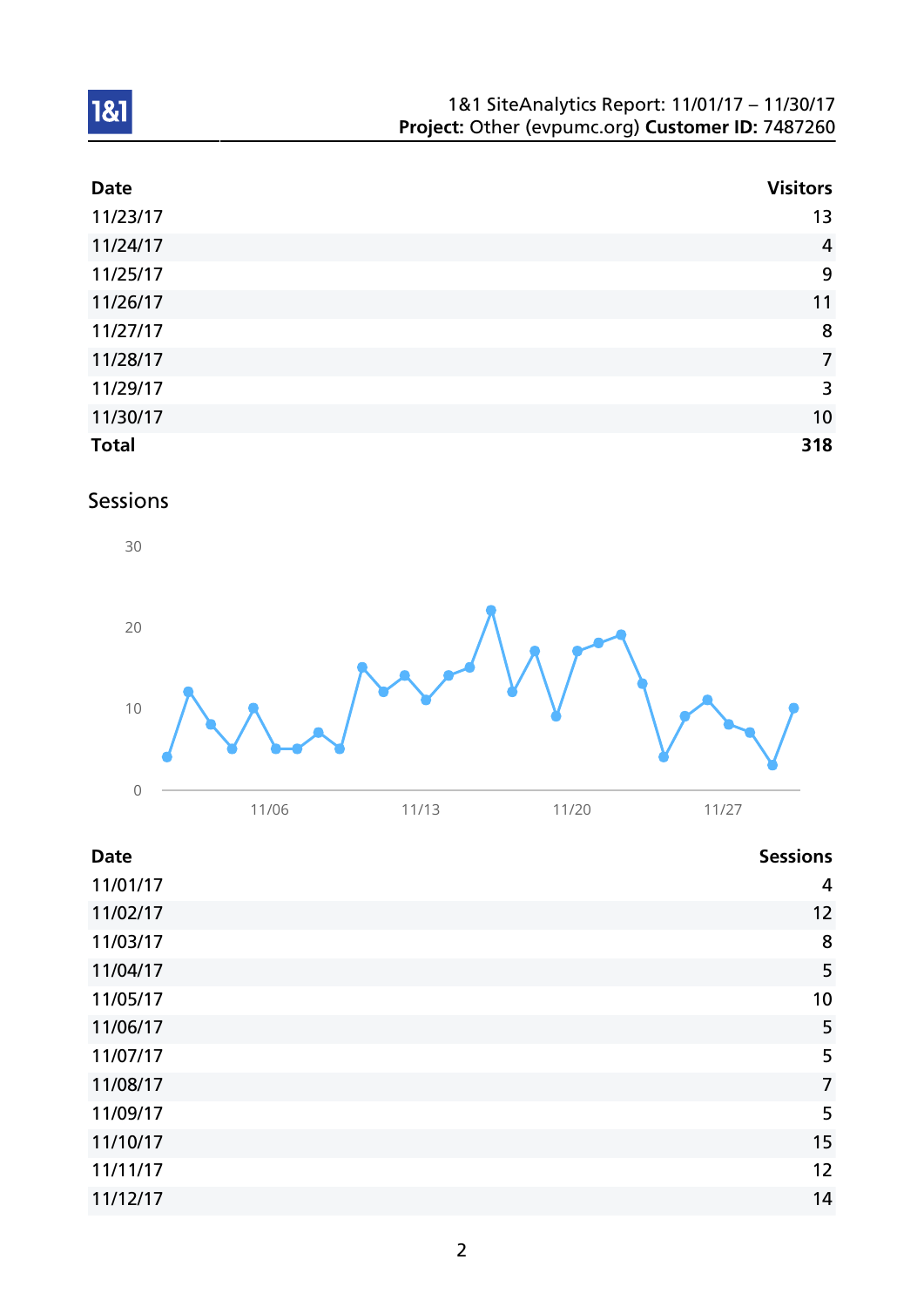| <b>Date</b>  | <b>Sessions</b> |
|--------------|-----------------|
| 11/13/17     | 11              |
| 11/14/17     | 14              |
| 11/15/17     | 15              |
| 11/16/17     | 22              |
| 11/17/17     | 12              |
| 11/18/17     | 17              |
| 11/19/17     | 9               |
| 11/20/17     | 17              |
| 11/21/17     | 18              |
| 11/22/17     | 19              |
| 11/23/17     | 13              |
| 11/24/17     | $\overline{4}$  |
| 11/25/17     | 9               |
| 11/26/17     | 11              |
| 11/27/17     | 8               |
| 11/28/17     | $\overline{7}$  |
| 11/29/17     | 3               |
| 11/30/17     | 10              |
| <b>Total</b> | 321             |

### Search Engine Robots



| <b>Search Engine Robots</b> | <b>Sessions</b> | Percentage |
|-----------------------------|-----------------|------------|
| bingbot/2.0                 | 312             | 37.14%     |
| YandexBot/3.0               | 93              | 11.07%     |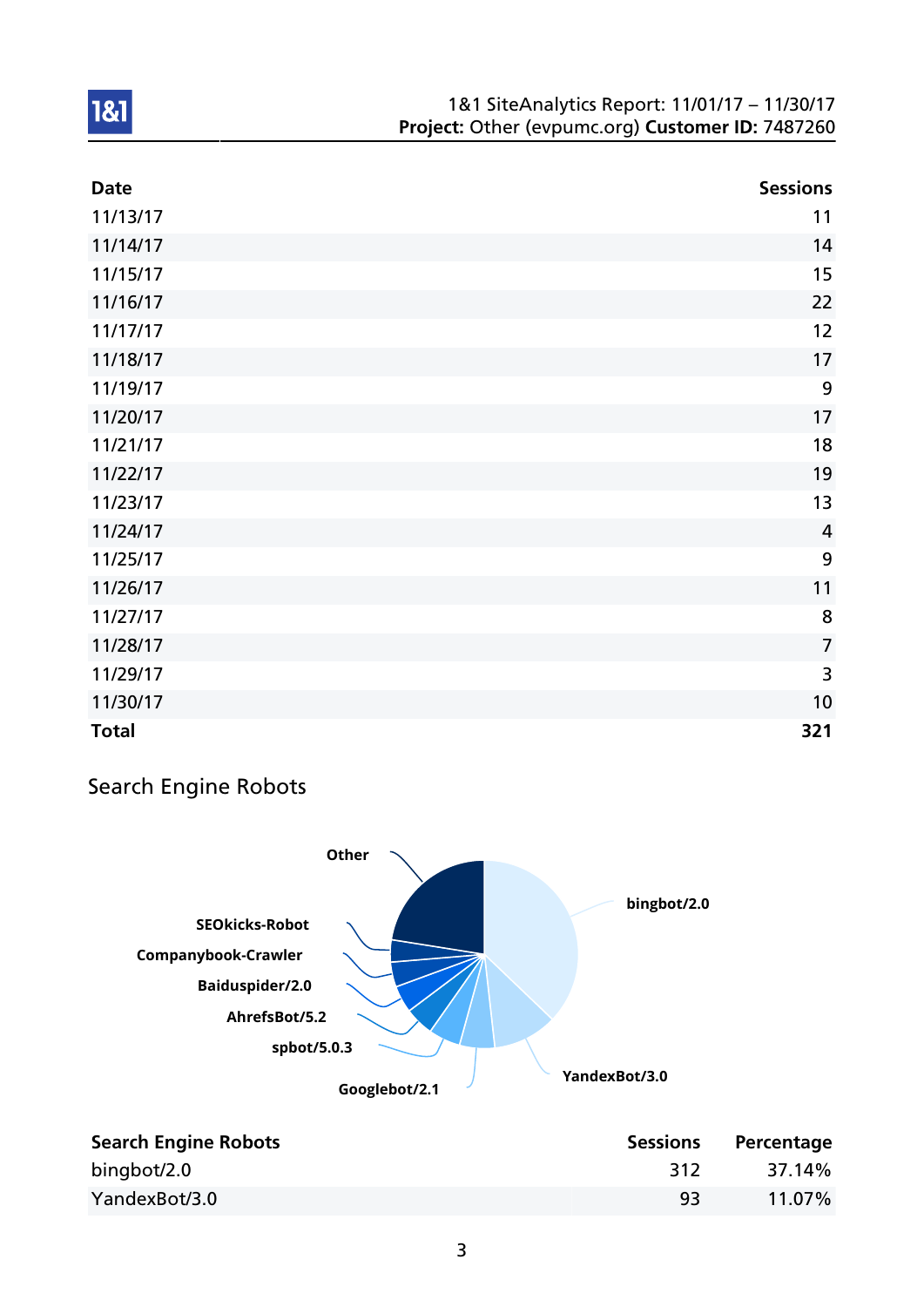| <b>Search Engine Robots</b> | <b>Sessions</b> | Percentage |
|-----------------------------|-----------------|------------|
| Googlebot/2.1               | 51              | 6.07%      |
| spbot/5.0.3                 | 46              | 5.48%      |
| AhrefsBot/5.2               | 42              | 5.00%      |
| Baiduspider/2.0             | 39              | 4.64%      |
| Companybook-Crawler         | 36              | 4.29%      |
| <b>SEOkicks-Robot</b>       | 32              | 3.81%      |
| SemrushBot/1.2~bl           | 25              | 2.98%      |
| Googlebot-Mobile            | 24              | 2.86%      |
| Wotbox/2.01                 | 23              | 2.74%      |
| SiteExplorer/1.1b           | 21              | 2.50%      |
| Crawler4j                   | 19              | 2.26%      |
| Dataprovider                | 11              | 1.31%      |
| 360Spider                   | 10              | 1.19%      |
| ips-agent                   | 10              | 1.19%      |
| CCBot/2.0                   | 6               | 0.71%      |
| Sogou web spider/4.0        | 6               | 0.71%      |
| WikiDo/1.1                  | 6               | 0.71%      |
| SafeDNSBot                  | 5               | 0.60%      |
| Yahoo! Slurp                | 5               | 0.60%      |
| SeznamBot/3.2               | 4               | 0.48%      |
| BingPreview/1.0b            | 3               | 0.36%      |
| CATExplorador/1.0beta       | $\overline{2}$  | 0.24%      |
| DotBot/1.1                  | $\overline{2}$  | 0.24%      |
| SurveyBot/2.3               | $\overline{2}$  | 0.24%      |
| <b>IDBot/1.1</b>            | 1               | 0.12%      |
| LinkedInBot/1.0             | $\mathbf{1}$    | 0.12%      |
| Mail.RU_Bot/2.0             | 1               | 0.12%      |
| <b>Nmap</b>                 | $\mathbf{1}$    | 0.12%      |
| ltx71                       | 1               | 0.12%      |
| <b>Total</b>                | 840             | 100.00%    |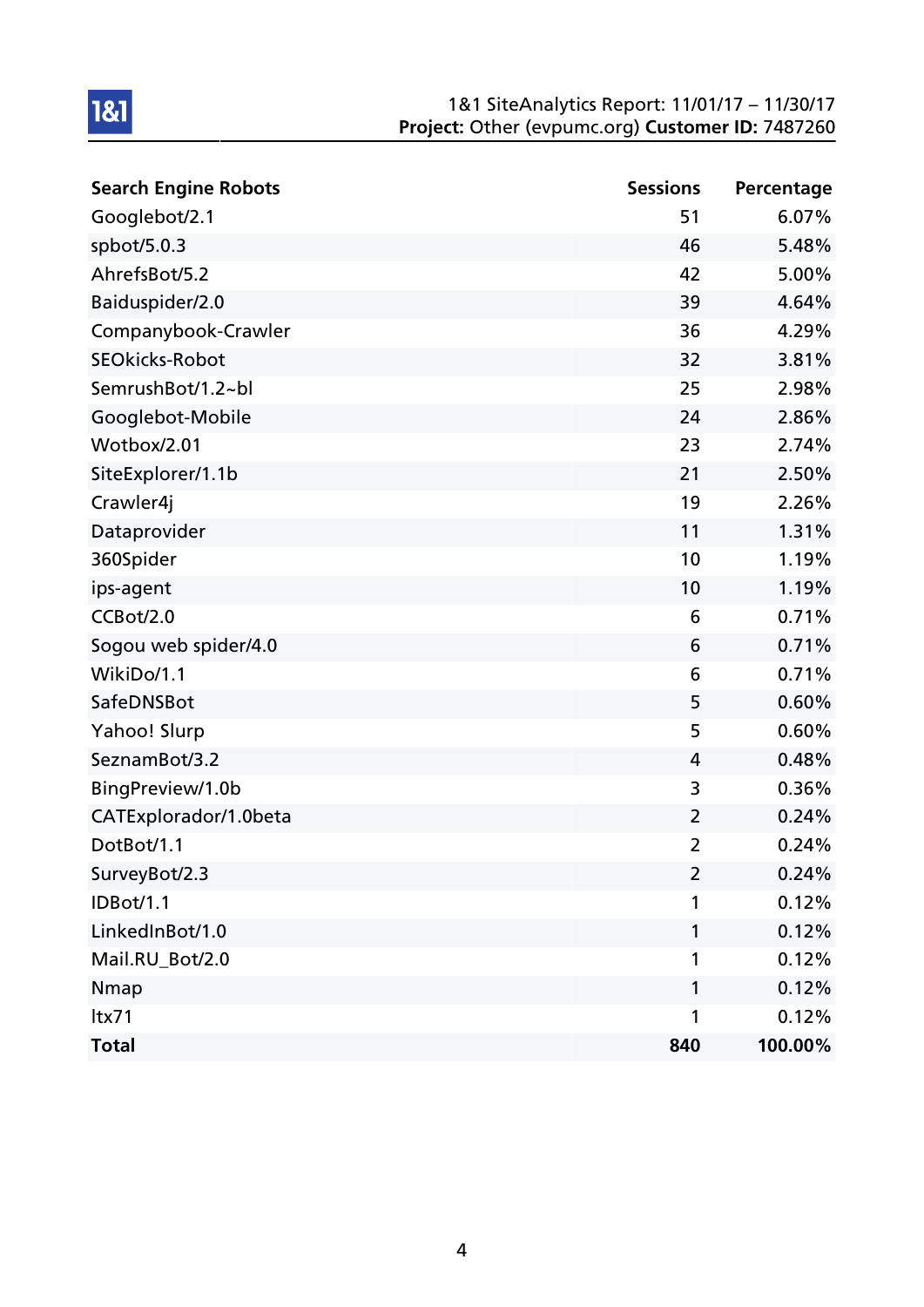# Page Analysis Most Frequently Visited Pages

181



| <b>Pages</b>             | <b>Sessions</b> | Percentage |
|--------------------------|-----------------|------------|
| /Default.htm             | 310             | 55.76%     |
| /Elim.htm                | 36              | 6.47%      |
| /Announce.htm            | 21              | 3.78%      |
| /NewsLetterIdx.htm       | 21              | 3.78%      |
| /Sermons.htm             | 18              | 3.24%      |
| /Calendar.htm            | 16              | 2.88%      |
| <b>Morship.htm</b>       | 16              | 2.88%      |
| /Believe.htm             | 15              | 2.70%      |
| /M-Statement.htm         | 14              | 2.52%      |
| /St_Johns.htm            | 14              | 2.52%      |
| /web_links.htm           | 14              | 2.52%      |
| /Stats.htm               | 13              | 2.34%      |
| /CalendarOld.htm         | 11              | 1.98%      |
| /Elim-HISTORY.htm        | 5               | 0.90%      |
| /Elim M-Statement.htm    | 4               | 0.72%      |
| /St_Johns-HISTORY.htm    | $\overline{4}$  | 0.72%      |
| /missions.htm            | $\overline{4}$  | 0.72%      |
| /valley_views0813.htm    | 4               | 0.72%      |
| /valley_views0913.htm    | $\overline{4}$  | 0.72%      |
| /valley_views1013.htm    | $\overline{4}$  | 0.72%      |
| /valley_views1113.htm    | $\overline{4}$  | 0.72%      |
| /StJohns_M-Statement.htm | 3               | 0.54%      |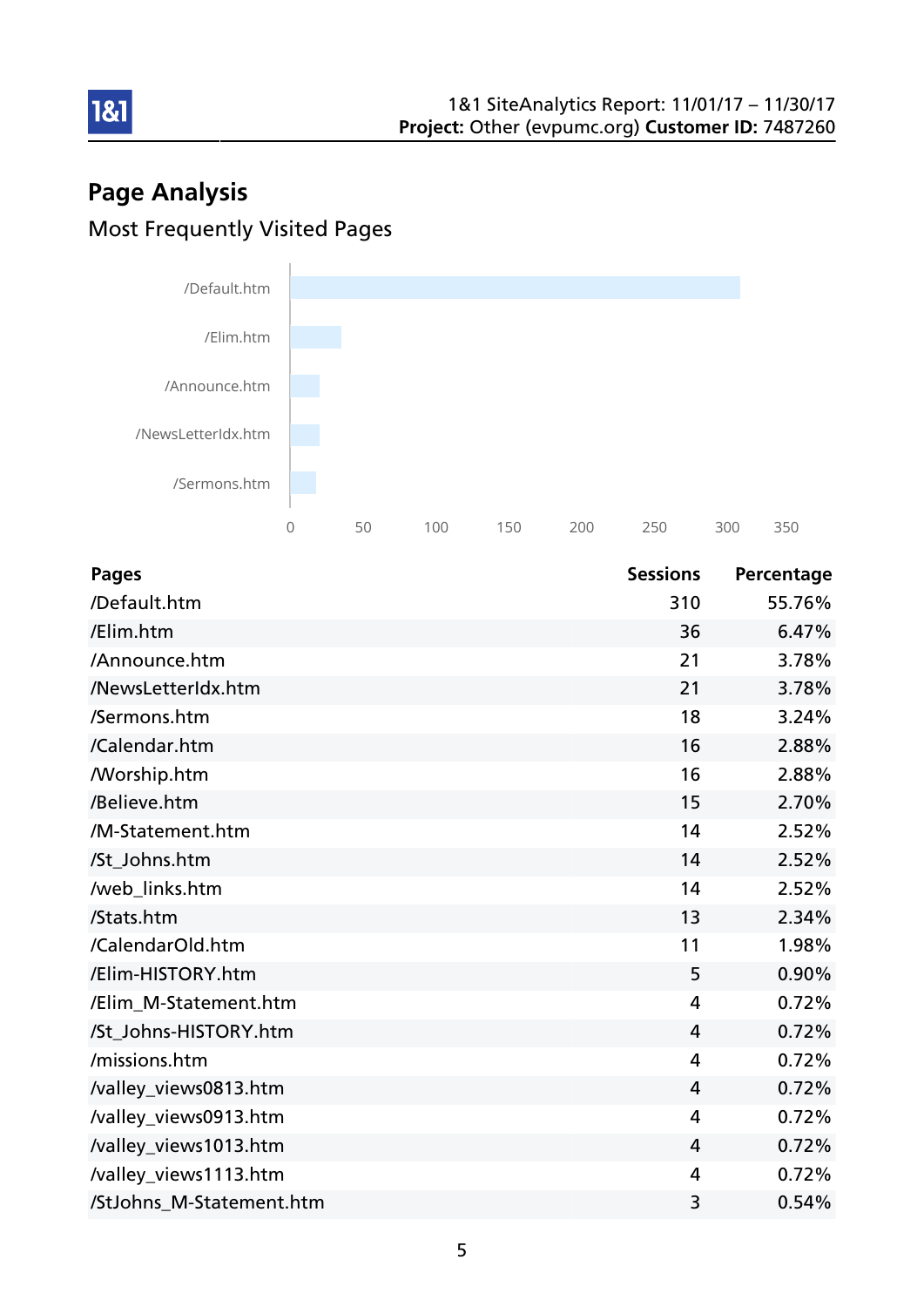| <b>Pages</b>        | Sessions | Percentage |
|---------------------|----------|------------|
| /Announce101908.htm |          | $0.18\%$   |
| <b>Total</b>        | 556      | 100.00%    |

### Keywords

1&1



| <b>Keywords</b> | <b>Sessions</b> |
|-----------------|-----------------|
| anything        |                 |
| evpumc.org      |                 |

# Referring Pages



| Pages                   | <b>Sessions</b> |
|-------------------------|-----------------|
| https://www.google.com/ | 14              |
| http://www.google.com/  |                 |
| www.google.com          | Δ               |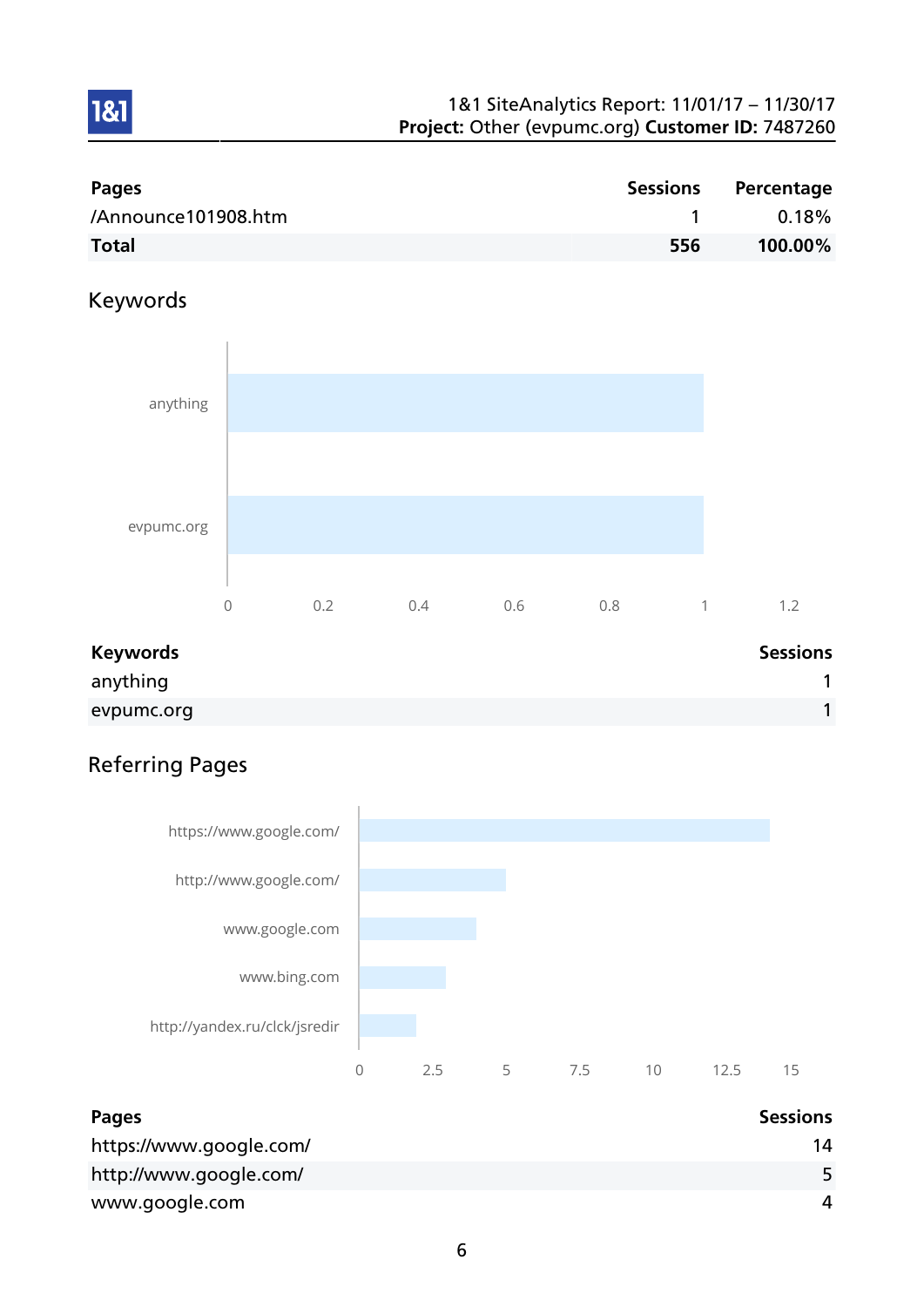

| <b>Pages</b>                              | <b>Sessions</b> |
|-------------------------------------------|-----------------|
| www.bing.com                              | 3               |
| http://yandex.ru/clck/jsredir             | 2               |
| https://google.com/                       | 2               |
| https://www.bing.com/                     | 2               |
| www.yahoo.com                             | $\overline{2}$  |
| 74.208.236.46                             | 1               |
| http://google.com                         |                 |
| http://l.facebook.com/l.php               | 1               |
| http://us.yhs4.search.yahoo.com/          | 1               |
| http://www.baidu.com/s                    | 1               |
| http://www.bing.com                       | 1               |
| http://www.google.com.my/search           | 1               |
| http://www.google.com/search              | 1               |
| http://www.susumc.org/index.php/lewisburg | 1               |
| http://ya.ru/                             | 1               |
| https://www.google.co.uk/                 | 1               |

# Browsers & Systems

Browsers



| <b>Sessions</b> | Percentage |
|-----------------|------------|
| 129             | 40.19%     |
| 66              | 20.56%     |
| 30              | 9.35%      |
| 8               | 2.49%      |
|                 |            |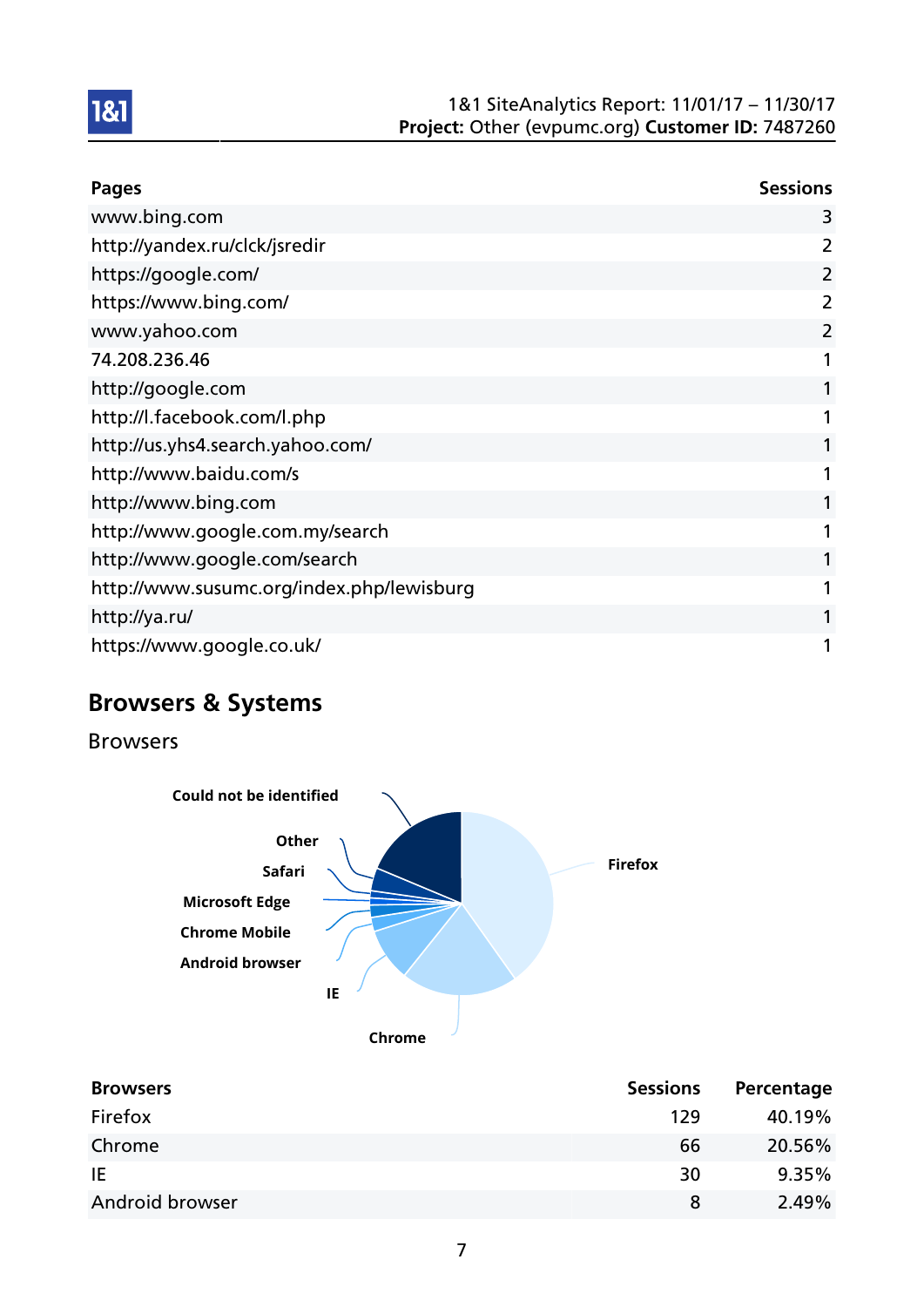| <b>Browsers</b>               | <b>Sessions</b> | Percentage |
|-------------------------------|-----------------|------------|
| <b>Chrome Mobile</b>          | 7               | 2.18%      |
| Microsoft Edge                | 4               | 1.25%      |
| Safari                        | 4               | 1.25%      |
| Safari mobile                 | 4               | 1.25%      |
| Java                          | 3               | 0.93%      |
| Amigo                         | 1               | 0.31%      |
| Facebook App                  | 1               | 0.31%      |
| <b>Mobile Samsung Browser</b> | 1               | 0.31%      |
| Mozilla                       | 1               | 0.31%      |
| Opera                         | 1               | 0.31%      |
| Yandex.Browser                | 1               | 0.31%      |
| Could not be identified       | 60              | 18.69%     |
| <b>Total</b>                  | 321             | 100.00%    |

### Operating Systems



| <b>Operating Systems</b> | <b>Sessions</b> | Percentage |
|--------------------------|-----------------|------------|
| Windows                  | 204             | 63.55%     |
| OS X                     | 14              | 4.36%      |
| Android                  | 13              | 4.05%      |
| Linux                    | 10              | 3.12%      |
| macOS                    | 10              | 3.12%      |
| iOS                      | 8               | 2.49%      |
| <b>JVM</b>               | 3               | 0.93%      |
| Solaris                  |                 | 0.31%      |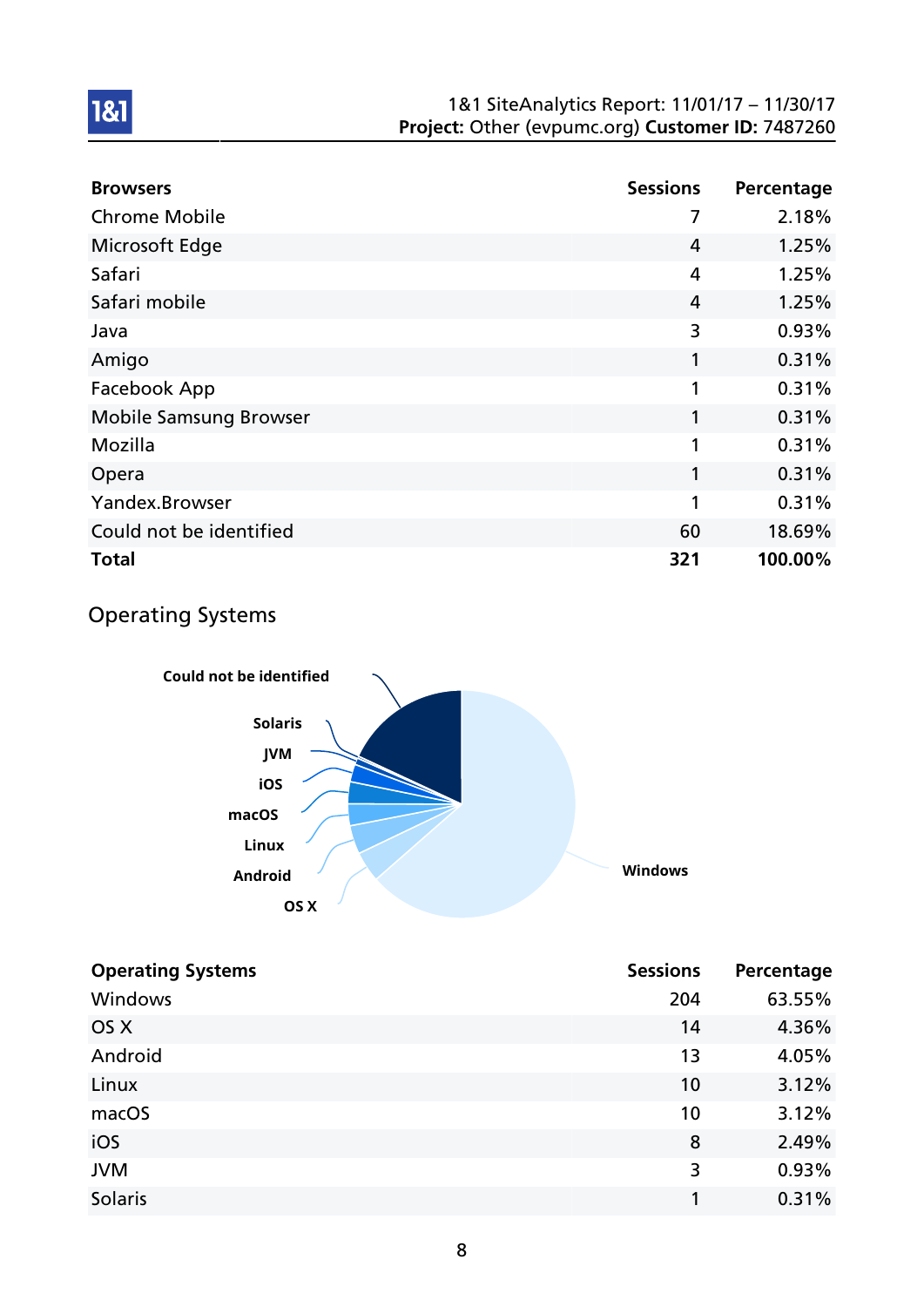| <b>Operating Systems</b> | <b>Sessions</b> | Percentage |
|--------------------------|-----------------|------------|
| Could not be identified  | 58              | 18.07%     |
| <b>Total</b>             | -321            | 100.00%    |

# Visitor Locations

| Countries             |                 |            |
|-----------------------|-----------------|------------|
| <b>Countries</b>      | <b>Sessions</b> | Percentage |
| <b>United States</b>  | 142             | 44.24%     |
| Romania               | 17              | 5.30%      |
| France                | 14              | 4.36%      |
| Russia                | 14              | 4.36%      |
| India                 | 13              | 4.05%      |
| Germany               | 10              | 3.12%      |
| <b>Ukraine</b>        | 10              | 3.12%      |
| China                 | 8               | 2.49%      |
| Ireland               | 8               | 2.49%      |
| <b>Brazil</b>         | 6               | 1.87%      |
| Malaysia              | 6               | 1.87%      |
| Canada                | 5               | 1.56%      |
| Philippines           | 5               | 1.56%      |
| Japan                 | 4               | 1.25%      |
| Spain                 | 3               | 0.93%      |
| <b>United Kingdom</b> | 3               | 0.93%      |
| <b>Hong Kong</b>      | 3               | 0.93%      |
| Indonesia             | 3               | 0.93%      |
| Netherlands           | 3               | 0.93%      |
| Pakistan              | 3               | 0.93%      |
| Poland                | 3               | 0.93%      |
| Argentina             | $\overline{2}$  | 0.62%      |
| Israel                | $\overline{2}$  | 0.62%      |
| Italy                 | $\overline{2}$  | 0.62%      |
| Jamaica               | $\overline{2}$  | 0.62%      |
| South Korea           | $\overline{2}$  | 0.62%      |
| Serbia                | $\overline{2}$  | 0.62%      |
| Saudi Arabia          | $\overline{2}$  | 0.62%      |
| Singapore             | $\overline{2}$  | 0.62%      |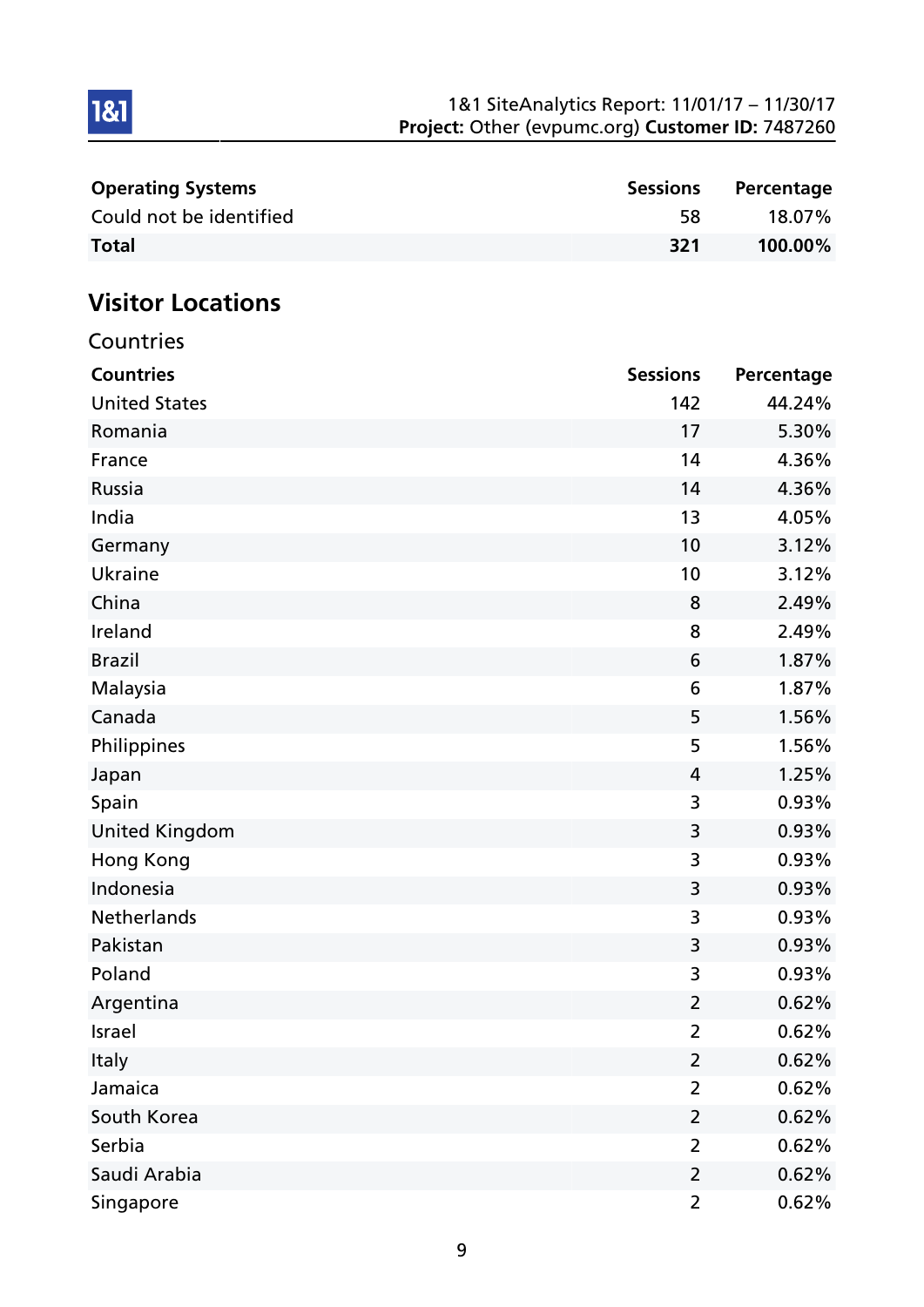| <b>Countries</b>        | <b>Sessions</b> | Percentage |
|-------------------------|-----------------|------------|
| Angola                  | 1               | 0.31%      |
| Austria                 | 1               | 0.31%      |
| <b>Barbados</b>         | 1               | 0.31%      |
| <b>Czech Republic</b>   | 1               | 0.31%      |
| Finland                 | 1               | 0.31%      |
| Georgia                 | 1               | 0.31%      |
| Hungary                 | 1               | 0.31%      |
| Lebanon                 | 1               | 0.31%      |
| Saint Lucia             | 1               | 0.31%      |
| Latvia                  | 1               | 0.31%      |
| Mexico                  | 1               | 0.31%      |
| Sweden                  | 1               | 0.31%      |
| Syria                   | 1               | 0.31%      |
| Thailand                | 1               | 0.31%      |
| Turkey                  | 1               | 0.31%      |
| Venezuela               | 1               | 0.31%      |
| Vietnam                 | 1               | 0.31%      |
| Zambia                  | 1               | 0.31%      |
| Could not be identified | 4               | 1.25%      |
| <b>Total</b>            | 321             | 100.00%    |

### Continents

| <b>Continents</b>       | <b>Sessions</b> | Percentage |
|-------------------------|-----------------|------------|
| <b>North America</b>    | 152             | 47.35%     |
| Europe                  | 95              | 29.60%     |
| Asia                    | 59              | 18.38%     |
| South America           | 9               | 2.80%      |
| Africa                  | 2               | 0.62%      |
| Could not be identified | 4               | 1.25%      |
| <b>Total</b>            | 321             | 100.00%    |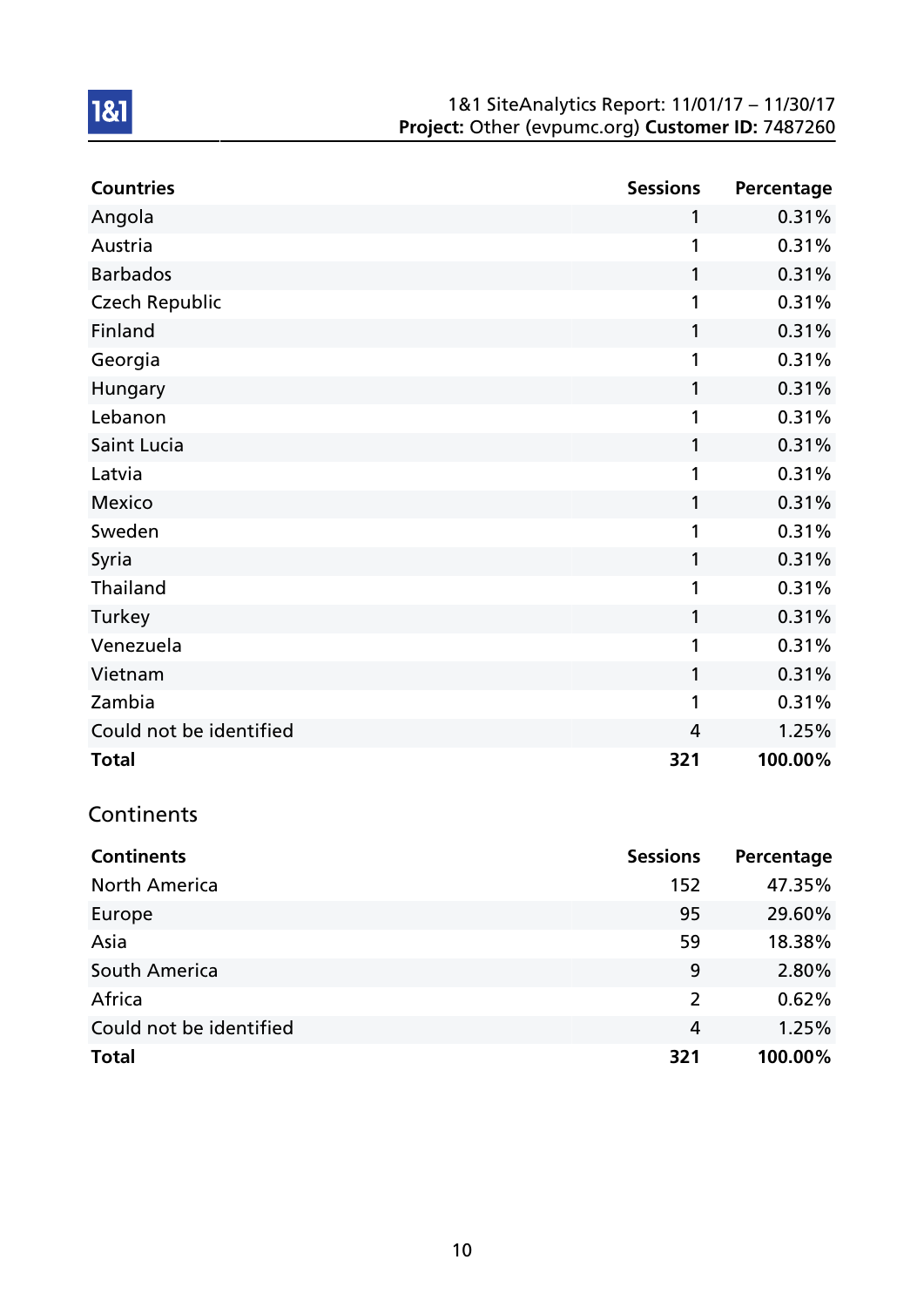

### Information about the evaluations

### Visitors

This evaluation shows how many visitors accessed your website. Visitors are uniquely identified on the basis of the IP address and the browser ID. If a visitor goes to your website more than once a day, only one visitor is counted.

### Sessions

This evaluation shows the number of sessions. A session starts when a visitor accesses your website and ends when he or she leaves it. A session ends automatically after 30 minutes without activity. If a visitor goes to your website more than once a day, multiple sessions are counted.

### Search Engine Robots

This evaluation shows which search engine robots have accessed the pages of your website. Search engine robots automatically search the content of websites in order to keep search engine entries up to date.

### Most Frequently Visited Pages

This evaluation shows which pages of your website were visited most often.

#### Keywords

This evaluations shows the keywords with which your website was most commonly found in search engines.

#### Referring Pages

This evaluation shows the websites from which visitors were transferred to your website.

#### Browsers

This evaluation shows which browsers visitors used to access your website. This way, you know which browsers to optimize your website for, for example.

### Operating Systems

This evaluation shows which operating systems visitors used to access your website. This way, you know which operating systems are most popular with your visitors, for example, and you can optimize your website for these operating systems.